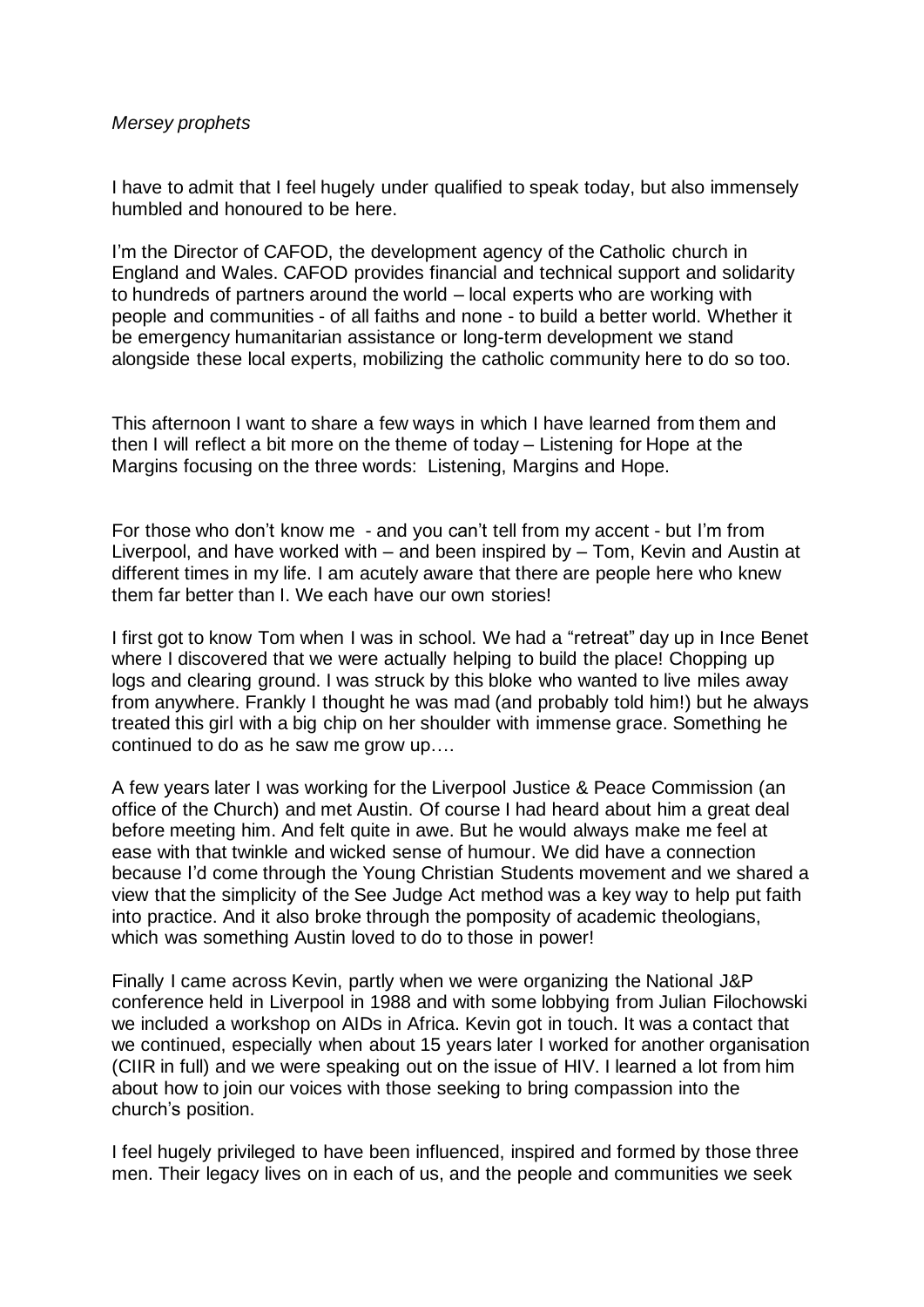to stand alongside and serve today. We'll reflect more about that in the workshops and at the end of today we'll think more about how we put that legacy into practice now and going forward.

I'd like to share a few ways in which I feel I have learned from them and then I will reflect a bit more on the theme of today – Listening for Hope at the Margins.

#### Personal reflections

Thinking about each of them, a phrase kept coming into my mind. "Sitting at the feet". Not literally but usually sharing a mug of tea, or some form of soup in the case of Tom, would have been involved. Listening to them, not always understanding, but certainly being challenged.

Tom's sense of awe at **creation** and his radical living out of a **sustainable** lifestyle always struck me. When much later, I discovered the environment crisis and climate justice, his witness helped me see the connections of this to my faith.

Austin's unflinching **commitment to and belief in** the people of Liverpool 8 has always been a real lesson to me of how we need to consistently puncture that idea that people don't have solutions to their own situations, that people need to be told what to do. For my work now at CAFOD, it's a central theme. Our job is to help people be artisans of their own destiny as Pope Paul VI put it in Populorum Progressio.

I was reminded of Austin the other week we heard the story of Desmond Tutu and the impact on his life of Trevor Huddleston doffing his hat to Tutu's mother. He had never seen a white man/priest treating a black woman with respect in apartheid south Africa. That was what Austin did all the time – give respect to those who normally never had it (and I've referenced his joy at puncturing the pomposity of those who demanded respect that was unearned).

Kevin is perhaps mostly well known for pushing the boundaries of moral theology but his support of communities and initiatives like the Eldonians – a housing copoperative set up in 1983 by tenants of Eldon and Burlington Street in Liverpool demonstrate that he wasn't just a man of words. However his focus on the church and her teaching revealed his recognition of the need to push the right levers of power. He knew that significantly more impact can be made by changing the policy than through an individual action.

For all three, Tom, Austin and Kevin, they were "the church" living out the gospel values – good news to the poor, love your neighbours, and doing so with real integrity. They mixed action, with compassion, respect and a sound political nouse. Each of them understood the power of their witness and never took it lightly, although there was often a lot of humour.

This was a living out of a new model of church that the Second Vatican Council (meeting of Cardinals in the 1960s) promoted.

### **The Church now**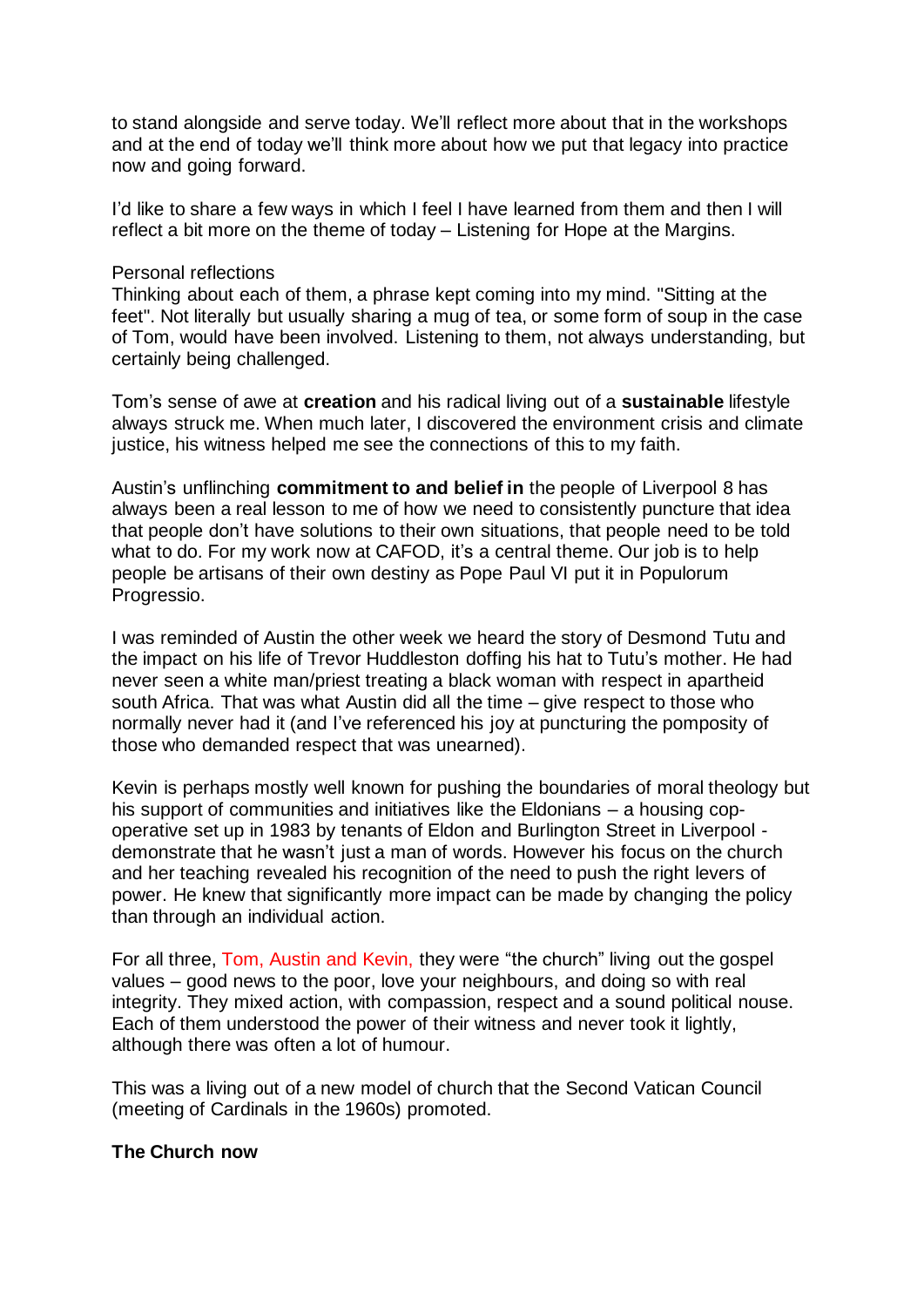Under Pope Francis, we are also seeing the resurgence of that Vatican II vision. At the time it was radical – in the true sense of the word, going back to the roots, to the witness and mission of Jesus himself – reaching out to those on the margins. Today when Pope Francis calls us to be a church of the poor for the poor, or for our ecological conversion, I see that the lives of Austin, Tom and Kevin are just what he's talking about. They were perhaps ahead of their time but actually, they were just authentically living out the gospel as Francis reminds us today.

'*Let us dream, then'* 'the pope writes, '*as a single human family…as children of the same earth which is our common home…each of us with his or her own voice, brothers and sisters all.*'

So, as we are Listening for Hope at the Margins I am now going to reflect on those three main words in the light of what Tom, Austin and Kevin have taught me through their lives and witness.

# **The Margins**

Of course it is fundamentally wrong when people and communities are excluded, lack power or are not listened to. Pope Francis says in Let Us Dream:

*To recover the dignity of the people we need to go to the margins of our societies to meet all those who live there. Hidden there are ways of looking at the world that can give us all a fresh start…..*

It isn't as if going to the margins is a bad thing, or a limiting thing – far from it:

*To embrace the margins is to expand our horizons, for we see more clearly and broadly from the edges of society.* 

So it was with Tom, Kevin and Austin. They in their own way went to the margins – of a city, to stand alongside the marginalised communities – the Black community in L8 or those with HIV/AIDs. And they did see more clearly. It was the rest of the church perhaps that struggled to see it!

That's not to say that we ignore those in power or shy away. We need to engage with those in power and try to influence, but where do we speak from? Do we stand as allies with those on the margins?

Today in my work with CAFOD, we seek to listen to and amplify the voices of those on the margins in our world and stand with them in seeking to have their voices heard by those in power.

People like Anacleta Pires da Silva – a Quilombola leader and educator in Brazil. Quilombola people are descendents of slaves who escaped in Brazil and settled, so they are afro-brazilian, and very much on the margins.

Or Mapendo a young woman in Democratic Republic of Congo who was attacked and raped by militia in the war – despite sexual violence being a weapon of war in so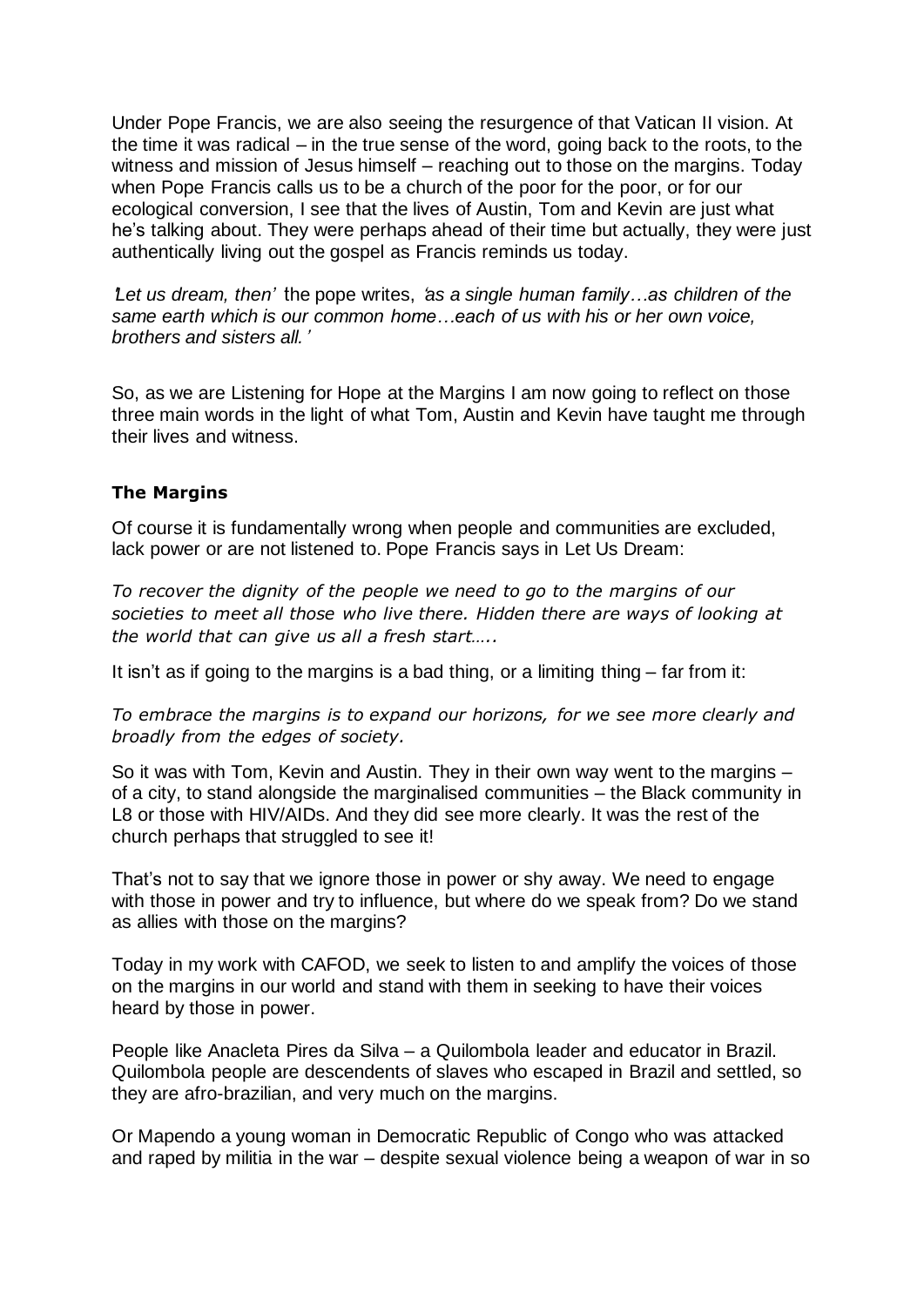many places, they are silent victims. Not just of the atrocities they live with but from then being ostracized by their communities as they are alleged to bring shame.

Here at home, we have all been affected by the Black Lives Matter protests and the increasing recognition that racism is still alive and well in our society; it's systemic and structural. It's been a profoundly humbling experience for me to recognize my own privilege as I have listened to the experiences from people of colour across the development sector and even CAFOD's own staff.

People for whom their exclusion was so everyday most of us wouldn't even think – when a fellow CEO (black woman) tells her son to always print off a receipt when using the self-service tills because she knows of all the people who will be stopped, it will be him. Such a basic thing reminds of us how people are pushed to the margins by racist assumptions and ignorance as well as poverty, lack of opportunity and so on. This is what Austin in particular saw and felt.

Of course racism and exclusion are also within our own church. That's why Austin's witness was so powerful and why it's so important to discuss his legacy. I think there is still so much the church needs to speak out and act on in relation to racism – and the basis is already there in our teaching - the fundamental dignity of all life sitting alongside the preferential option for the poor.

The pervasive reality of racism is a bit different to Tom's concerns about creation and sustainability. But in Tom's day, concern for the environment was quite a marginal thing, whereas now concern for the environment is in the mainstream as evidenced by the activity around the recent COP26 which the UK govt hosted and continues to hold the Presidency until November. But even so there is much work to be done to ensure we take the necessary steps and work for meaningful climate justice – around the world and within our own societies. The current concerns about energy prices reflect that yet again it's the poorest who pay the price. Pope Francis has been loud and clear on the need for us to care for our common home.

He's also spoken out very clearly and strongly on the situation faced by migrants and refugees and the hostility of so many – calling us to build bridges not walls, and in Fratelli Tutti, he was hugely critical of political leaders who played nationalist politics with peoples lives.

Kevin was, I believe, hugely influential in helping us to see some of the massive developments in relation to HIV and AIDS provision although this issue is much less off the agenda. After a significant global effort, medication means that HIV and AIDS no longer needs to be the death sentence it once was but access to medication especially for the poorest in the world still remains an issue. I think that Kevin's work (along with others) has also shifted something in the church's consideration of the issue, but sexuality is still a neuralgic issue and I know many people still feel on the margins of the church as a result.

There is still a way to go for women's contribution to be fully recognized yet we are seeing many more women in leadership roles in agencies here and around the world.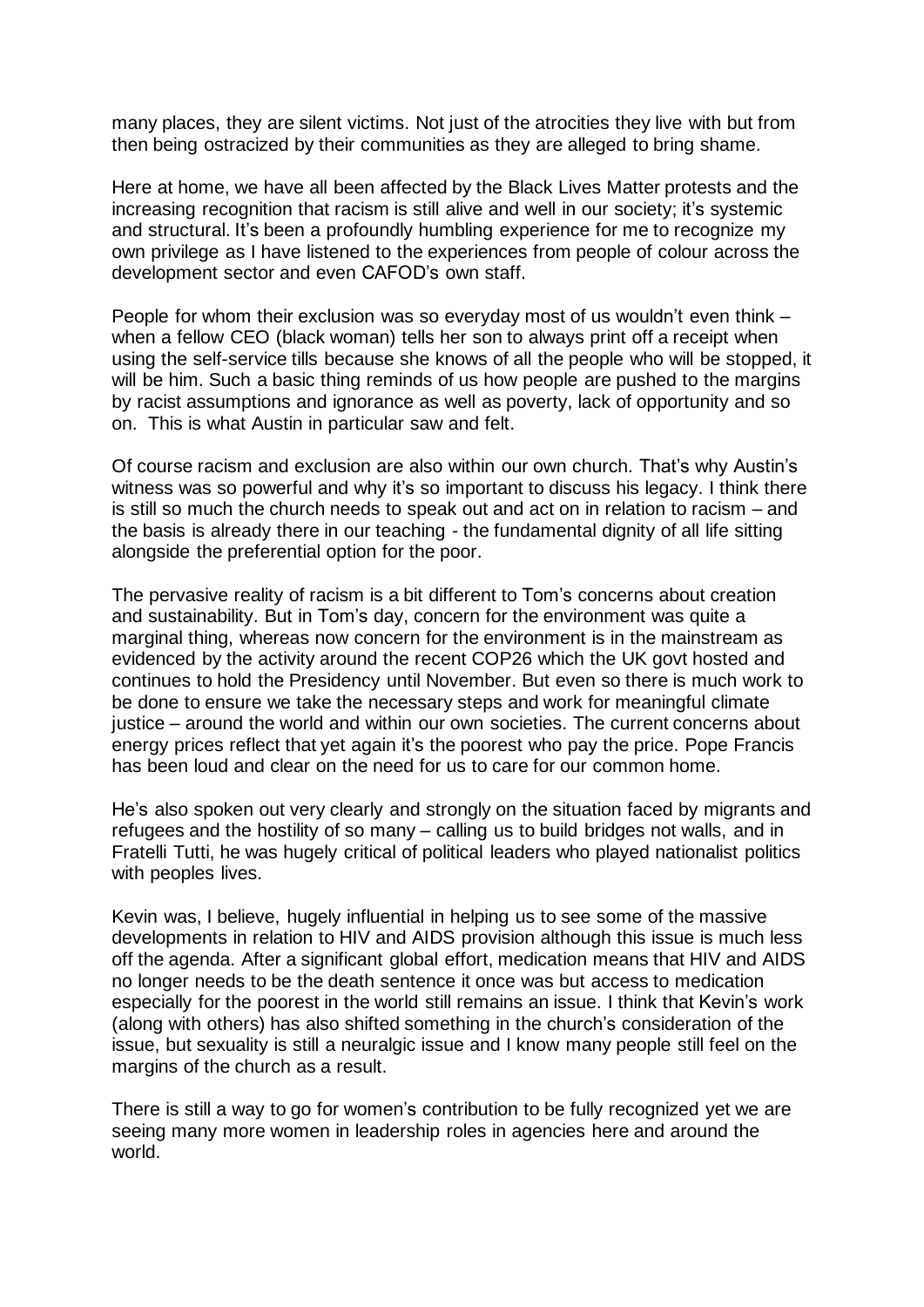We still have quite a lot of people and issues on the margins!

## **Listening**

Austin, Tom and Kevin were powerful because they listened and because of who they listened to.

They were changed by hearing the realities of those on the margins. This is what Pope Francis means when he talks about building a **culture of encounter** where we stop, get to know, listen, learn and be changed.

That will then affect how we speak ourselves – we can amplify their voices, stand alongside.

People like us who have power and influence (even if we don't always realise it)

I am struck by how many times CAFOD partners express real appreciation of the solidarity of people here in England and Wales. They want their stories to be told. Not as examples of people we feel sorry for – CAFOD works hard not to do that sort of poverty porn – but as people who have the solutions, telling the stories of local leadership and success is so important.

For Anacleta, CAFOD staff and our local partner supported her and HR defenders to meet with the UN Special Rapporteur. Despite being threatened and marginalized, she was heard by the UN and their office took up the cases. Anacleta gave a powerful testimony and sang a song which she composed herself. A reminder of the power of poetry which Austin knew so well.

For Mapendo she was listened to and is being supported by CAFOD Partner Centre Olame in DRC. The centre offers support and counselling to many women in her situation and they support "listening houses" a phenomenon across DRC to enable women to feel heard and supported.

Listening, being heard does change lives. The respect and affection with which the Black community in L8 held Austin was because he took the time to be with people, get to know. And face the flack.

I know from my own experience in CAFOD over the last two years, especially listening to the voices from our own BAME Network, that it is challenging to listen authentically and earn that respect. Especially when people are hurt from being ignored, being dismissed. This isn't easy and uncomfortable. In fact it's been painful for me at times.

Listening to the reality of people can be very hard – it's no wonder we might not want to do it. But this isn't about us, but about ways in which we can use our power and positions for the benefit of others. As Pope Francis puts it:

*Our greatest power is not in the respect that others have for us, but the service we can offer others. In every action we carry out for the sake of others we lay the foundations for restoring the dignity of our peoples and communities and in so doing allow us to better heal, care and share.*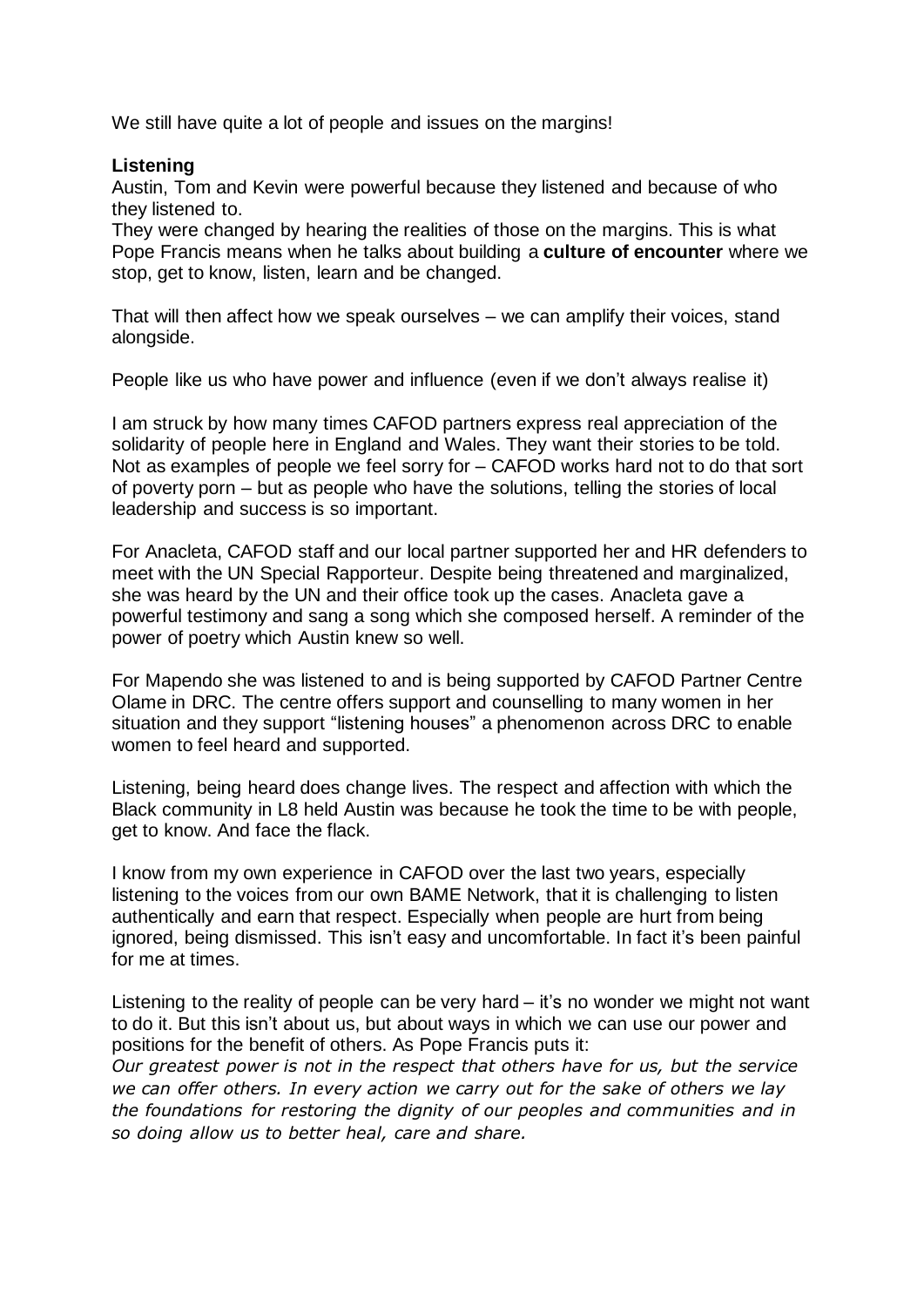For me, this sums up the witness of Tom, Austin and Kevin. As people who used their religious vocation in service of others and to restore that dignity in whatever ways they could.

So for us to listen to those on the margins is not just about a nice story, but is about us acknowledging their dignity, their abilities, their power and success. And allowing that to change us and our perspective.

The people who are CAFOD partners around the world that I meet or hear about are living lives in incredibly difficult circumstances, or facing violence and intimidation, or creating so much out of so little. The doctor recording every instance of gender based violence as a record of the human rights violations during conflict; The Human Rights lawyer who protects those defending the environment, the project providing space for young people in Gaza to develop skills – to an agenda set by them.

You will all have your own stories.

It is easy to feel overwhelmed but being heard, being listened to, is such an important way of recognising dignity and our common humanity. That is the foundation for hope.

#### **Hope**

That is what this is about.

We know that our society is lacking. The way people on the margins are treated is appalling whether it's through racial injustice, attitudes towards refugees and asylum seekers or those in poverty.

What these three prophets unlocked was hope. They brought hope **to** those on the margins through their life and witness but they also brought the hope **from** the margins to those of us who weren't. A hope from a different way of seeing the world, of being the church.

They illustrated a church that was on their side of those at the margins, that stood alongside them.

As CAFOD we try to do that – although we make more of a connection to Oscar Romero. But it's not just CAFOD – over the last couple of years especially we have all seen so many examples of great community organising. Foodbanks, charities, volunteering networks have loads of people of faith in them. Yet those voices are rarely listened to by those in power.

So a real sign of hope would be that as a church we were more vocal in asking "why" and doing it a hell of a lot more. We must speak out as well as provide the support.

We have to have hope in political change/change in policies. Because Austin, Tom and Kevin recognized this too. All three were in their own way deeply political animals. Never afraid to confront power - whether in church or society. Perhaps that's why we call them prophets. They spoke the truth of our situation, our society, of those on the margins. They all knew that the wrongs of society and the church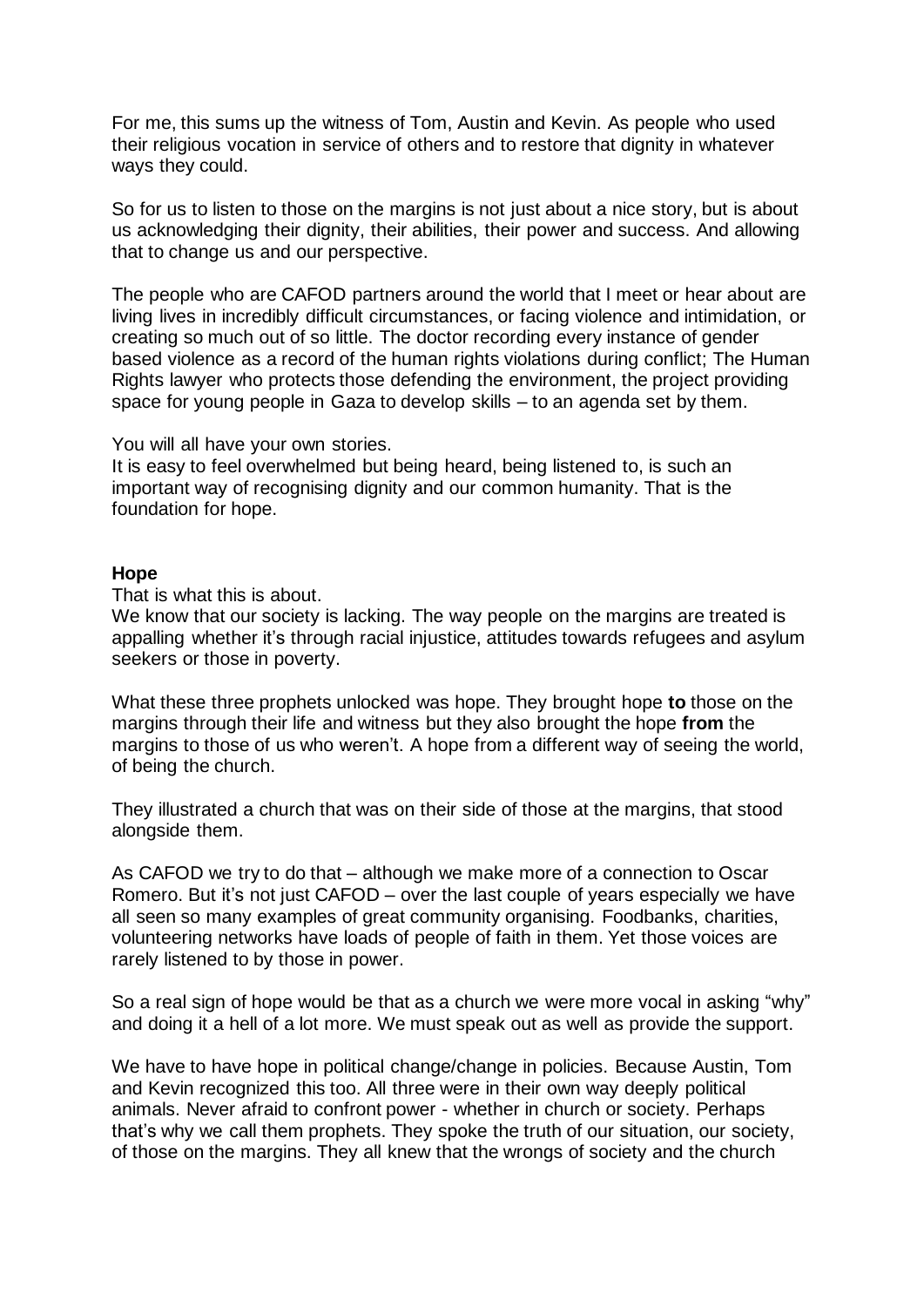needed to be addressed. It wasn't enough for the church to be the sticking plaster, we need to speak out. To name it as Austin used to say!

They spoke out with hope, and gave us hope because they amplified the voices of those on the margins, not displaced them. They were allies with people for whom they had respect.

### Final words

….

Today it can feel a real challenge to be an ally. But we are all given hope by seeing people doing it. Thinking about what Tom, Austin and Kevin have given to me, has strengthened my hope. In my work with CAFOD and the wider church - and all of us as we seek to support and stand alongside individuals, organisations or movements.

Hope and energy comes not from a sense of us having the answers, but from others, from the relationships and the encounters. Recognising the leadership and potential of others as well as recognising the pain.

That is humility. Those three prophets took huge hope from the people they supported because never felt that they had all the answers – although often they had huge insight and wisdom, so it would have been easy for them to lord it over us! But rather they stood alongside and take the journey with people and of course supporting each other in different ways.

That's what we at CAFOD try to do too - about recognising the leadership of local people – women especially – not pretending that we have all the answers. It's our job to walk alongside. To do together not do to.

Listening, with humility, bringing hope in from the margins. What a powerful legacy that we will reflect on more this afternoon.

I want to finish with a short extract from the poem by Bishop Ken Untener, 1979 which was a tribute to Oscar Romero, "it helps to step back and take the long view"

*We cannot do everything, and there is a sense of liberation in realising that. This enables us to do something, and do it very well. It may be incomplete, but it is a beginning, a step along the way, an opportunity for the Lord's grace to enter and do the rest.*

In planting the seeds, watering the seeds someone else has planted are signs of hope. The vision of hope that Austin, Kevin and Tom all had, was of their small contribution. They allowed the grace to enter.

We are here to reflect on their legacies and seek to consider how we nurture and cherish what they have left us, but how we can continue to do what they did with others?

In the creativity, the poetry, the laughter, the silence. In the work, in the sometimes fruitless tasks, may we always allow the grace to enter.